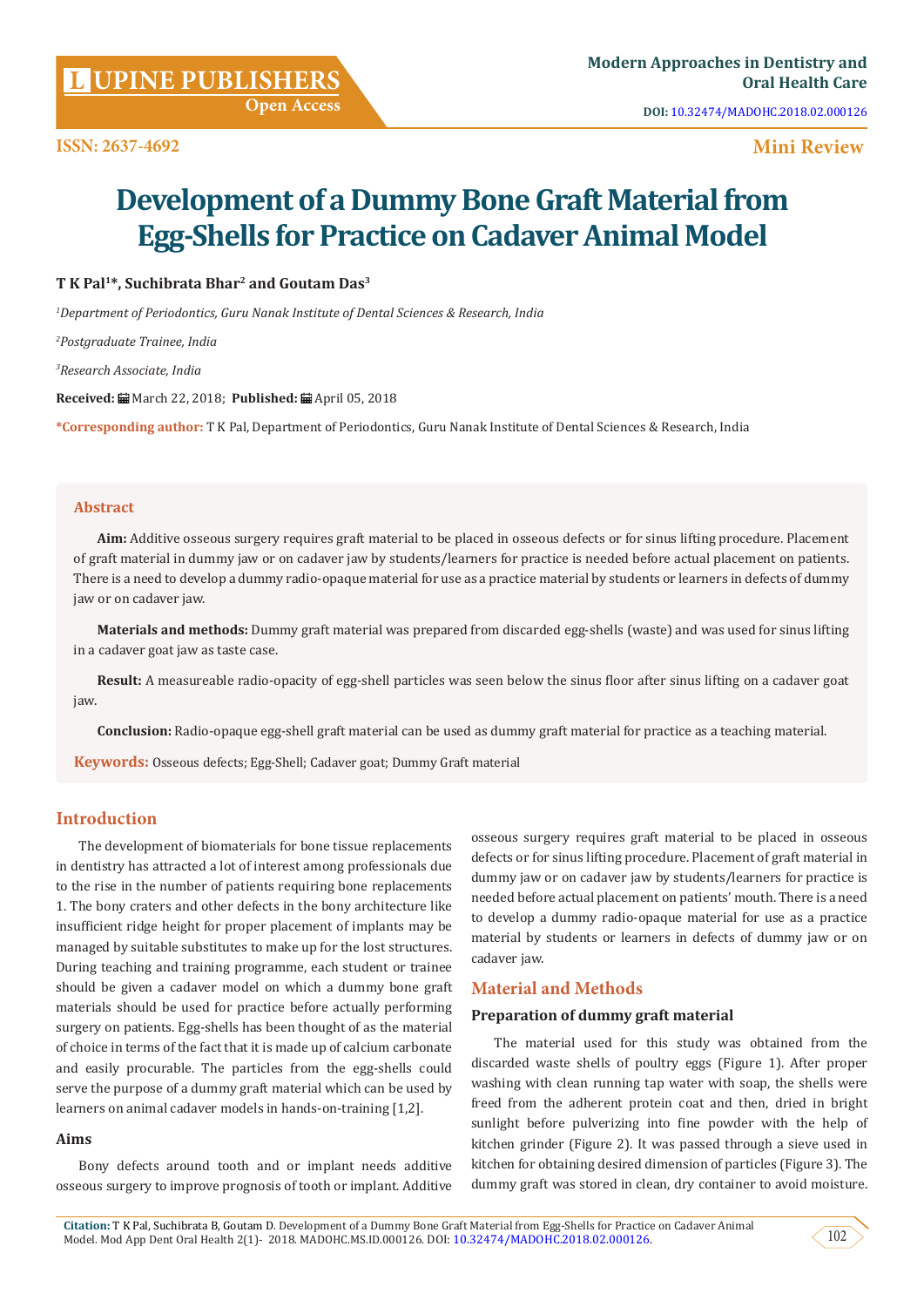The appearance of the powder after preparation was white and granular in texture of approximately 100 to300 mesh [3].



**Figure 1:** Egg-shells, (Egg in inset).



**Figure 2:** Kitchen Grinder.



**Figure 3:** Kitchen sieve.

### **Composition**

It is made up of 94% CaCo32.

#### **Physical characteristics**

The handling properties of this newly developed dummy egg shell graft exhibited the same characteristics (like consistency and free-flowing nature) as the actual ones available in the market, especially which are made up of calcium compounds.

#### **Radiographic characteristics**

Comparison of radio-opacity with other Ca- based materials like chalk dust, TCP, and egg shell were done. Each of these products

was poured into empty disposable plastic needle covers (Figure 4). The plastic covers were then attached to IOPA film with help of adhesive transparent tape and properly marked on each plastic cover. This was then exposed to X-Ray radiation. The radiograph was analyzed visually for relative radio-opacity of each material [4] (Figure 5).



**Figure 4:** Materials in plastic caps (1) Chalk dust, (2) TCP and (3) Egg-shell.



**Figure 5:** Radiograph of (1) Chalk dust, (2) TCP and (3) Egg-shell.

**Test on Goat cadaver for ridge enhancement by sinus lifting**



**Figure 6:** Photo of the radiograph before sinus lifting.

Cadaver Goat head was procured from slaughter house and a sagital split was made. Radiograph was taken before attempting ridge enhancement as base line with the help of a grid. The distance from the crest of ridge to the floor of maxillary sinus was measured